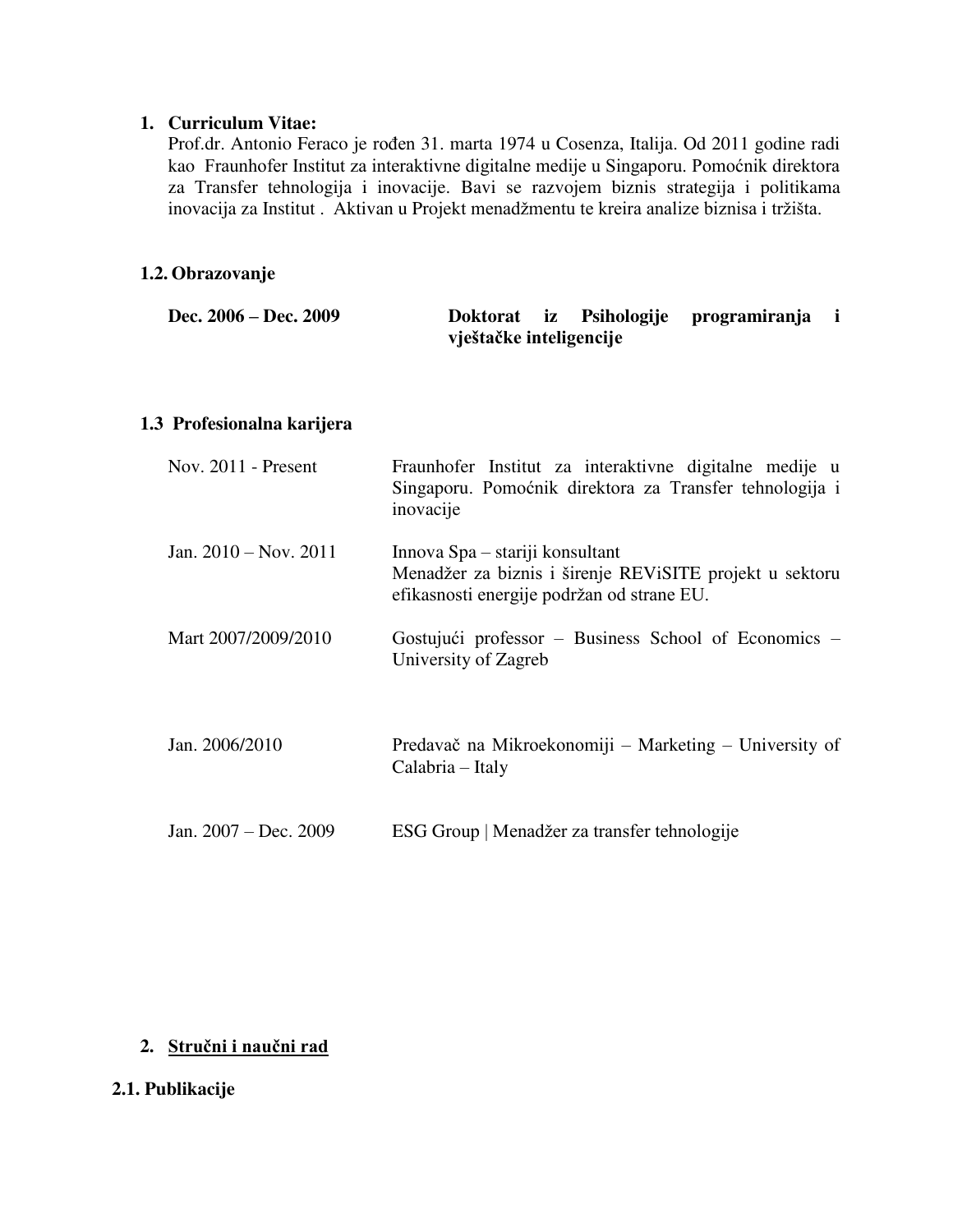- Feraco A., Vignali C. Vignali G., An essay approach to marketing research, Access Press UK, Book, 2011.
	- Feraco A. & Daniella Ryding Vignali, Benchmarking, in The Strategy Process, Access Press UK, Chapter in a book, 2011
	- Feraco A., Comsumer trends and Behaviour in Housing Energy Efficiency. CIRCLE International Proceedings, Dubrovinik, Croatia, April 2010
	- Feraco A., "Consumer trends and behaviour in Video Games. Italy and Singapore" in International Journal of Management Cases, Vol. 11, Issue 2, 2009.
	- Bertacchini P. A. , Feraco A. , " Cultural Heritage 2.0 -A web Based Community on Cultural Heritage and Virtual Reconstruction". Atti del convegno " IADIS Multi Conference on Computer Science and Information Systems 2008", Amsterdam, Netherlands, 22-27 Luglio, 2008, 2008, pp. –
	- Bertacchini P. A. , Feraco A. , Pantano E. , Reitano A. , Tavernise A. , " Cultural Heritage 2.0 "prosumers" and a new collaborative environment related to Cultural Heritage". International Journal of Management Cases, 2008, Vol. 10, n. 3, pp. 543-550.
	- Servidio R. C. , Feraco A. , Pantano E. , " Usability Evaluation of a Calabrian tourist Visitor Information Centre website". Information Technology & Tourism, 2008, Vol. 10, n. 3.
	- Reitano A. , Pantano E. , Feraco A. , " Comunicazione digitale e gestione del territorio". Atti del convegno "Arethuse", Università degli Studi di Termoli, 26-28 settembre, 2007
	- Bertacchini P. A. , Reitano A. , Servidio R. C. , Pantano E. , Feraco A. , " Territorial communication as tool to promote the territorial development: Calabria and Saint Francesco from Paola project". International Journal of Management Cases, 2007, Vol. 9, n. 3/4,
	- Reitano A. Servidio R. C. , Pantano E. , Feraco A. , " Emotion and reason in the buying process of tourist product". Atti del convegno "3rd International Conference For Consumer Behaviour and Retailing Research", Graduate School of Economics & Business, University of Zagreb, Croatia, 21-22 Aprile, 2006, A cura di Vranesevic T., Pavicic J., Graduate School of Economics & Business, University of Zagreb:
	- Bertacchini P. A. , Servidio R. C. , Pantano E. , Feraco A. , " Il ruolo della psicologia nelrapporto tra turismo e ambiente". Atti del convegno "Turismo